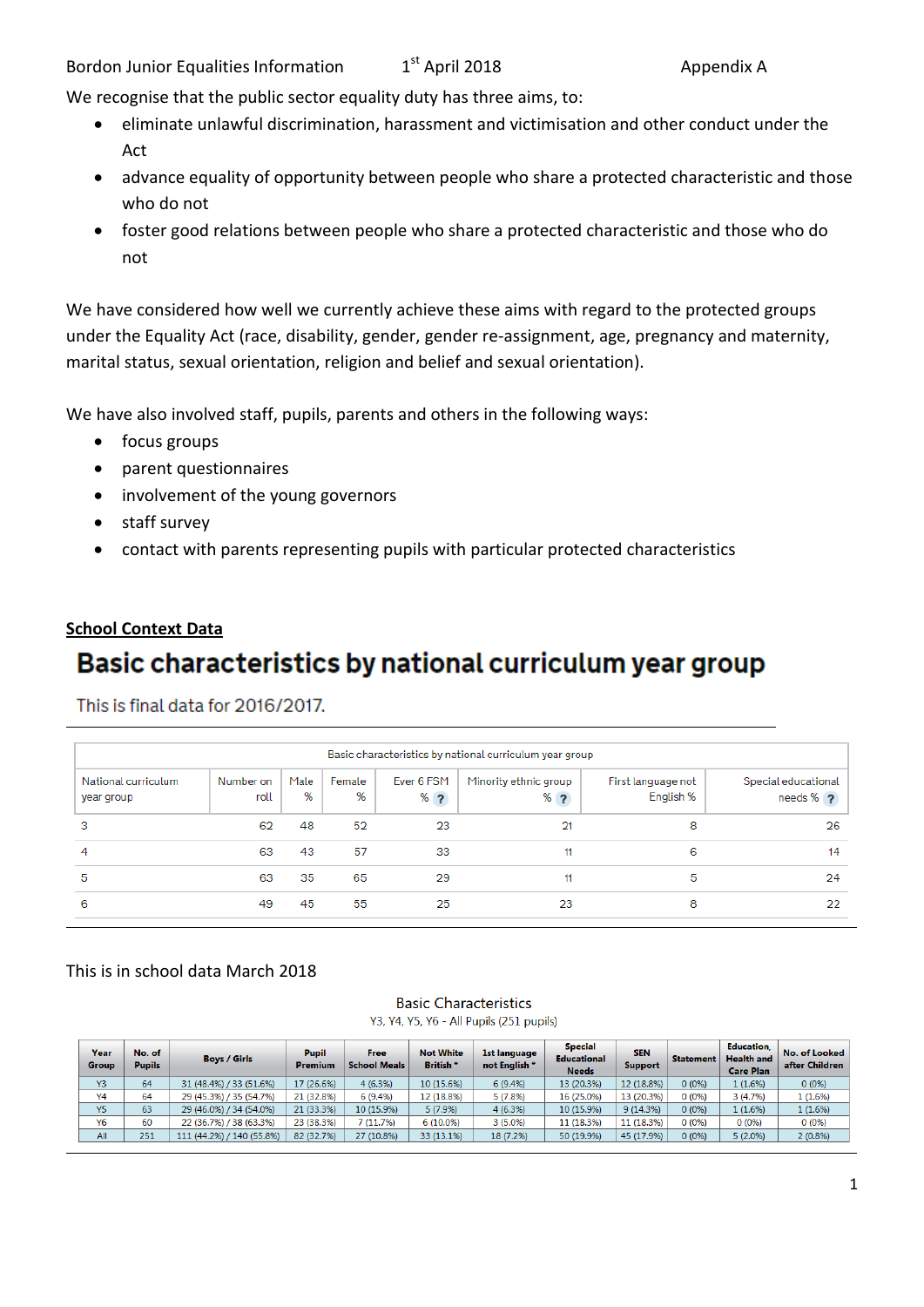# **Basic characteristics trends**

This is final data for 2016/2017.

| Up to Key stage 2 basic characteristics trends |        |          |        |          |        |          |  |  |
|------------------------------------------------|--------|----------|--------|----------|--------|----------|--|--|
| Breakdown                                      |        | 2015     | 2016   |          | 2017   |          |  |  |
|                                                | School | National | School | National | School | National |  |  |
| Male % ?                                       | 49.3   | 51.0     | 45.9   | 51.0     | 42.6   | 51.0     |  |  |
| Female % ?                                     | 50.7   | 49.0     | 54.1   | 49.0     | 57.4   | 49.0     |  |  |
| Ever 6 FSM % ?                                 | 24.7   | 26.0     | 28.8   | 25.2     | 27.4   | 24.3     |  |  |
| Minority ethnic groups % ?                     | 20.0   | 30.7     | 18.1   | 31.6     | 16.2   | 32.3     |  |  |
| SEN with EHC plan % ?                          | 1.3    | 1.4      | 1.3    | 1.3      | 3.0    | 1.3      |  |  |
| SEN support % ?                                | 34.1   | 13.0     | 21.4   | 12.1     | 18.6   | 12.2     |  |  |
| Number on roll                                 | 223    | 269      | 229    | 275      | 237    | 279      |  |  |
| English additional language % ?                | 10.3   | 19.5     | 7.4    | 20.1     | 6.8    | 20.7     |  |  |
| Stability % ?                                  | 75.3   | 85.9     | 79.0   | 85.7     | 85.2   | 85.7     |  |  |
| School deprivation indicator ?                 | 0.14   | 0.24     | 0.14   | 0.21     | 0.14   | 0.21     |  |  |

# **School level absence**

### This data includes all absences reported during the autumn term 2016 and spring term 2017.

| School level absence           |          |                                |                                                        |                    |  |  |  |  |
|--------------------------------|----------|--------------------------------|--------------------------------------------------------|--------------------|--|--|--|--|
| Breakdown                      |          | Sessions missed due to absence | Persistent absentees - absent for 10% or more sessions |                    |  |  |  |  |
|                                | School % | National average %             | School %                                               | National average % |  |  |  |  |
| All pupils                     | 2.8      | 4.0                            | 3.8                                                    | 8.7                |  |  |  |  |
| Male ?                         | 3.0      | 4.0                            | 2.9                                                    | 8.9                |  |  |  |  |
| Female ?                       | 2.7      | 3.9                            | 4.4                                                    | 8.5                |  |  |  |  |
| Ever 6 FSM ?                   | 3.7      | 5.4                            | 9.2                                                    | 15.6               |  |  |  |  |
| Non-Ever 6 FSM 2               | 2.5      | 3.5                            | 1.7                                                    | 6.1                |  |  |  |  |
| SEN with statement or EHC plan | 4.0      | 6.7                            | 16.7                                                   | 19.7               |  |  |  |  |
| SEN support ?                  | 3.0      | 5.3                            | 4.8                                                    | 14.4               |  |  |  |  |
| $No$ SEN $\rightarrow$         | 2.8      | 3.7                            | 3.1                                                    | 7.3                |  |  |  |  |
| English first language ?       | 2.9      | 3.9                            | 4.0                                                    | 8.5                |  |  |  |  |
| English additional language ?  | 1.7      | 4.1                            | 0.0                                                    | 9.5                |  |  |  |  |
|                                |          |                                |                                                        |                    |  |  |  |  |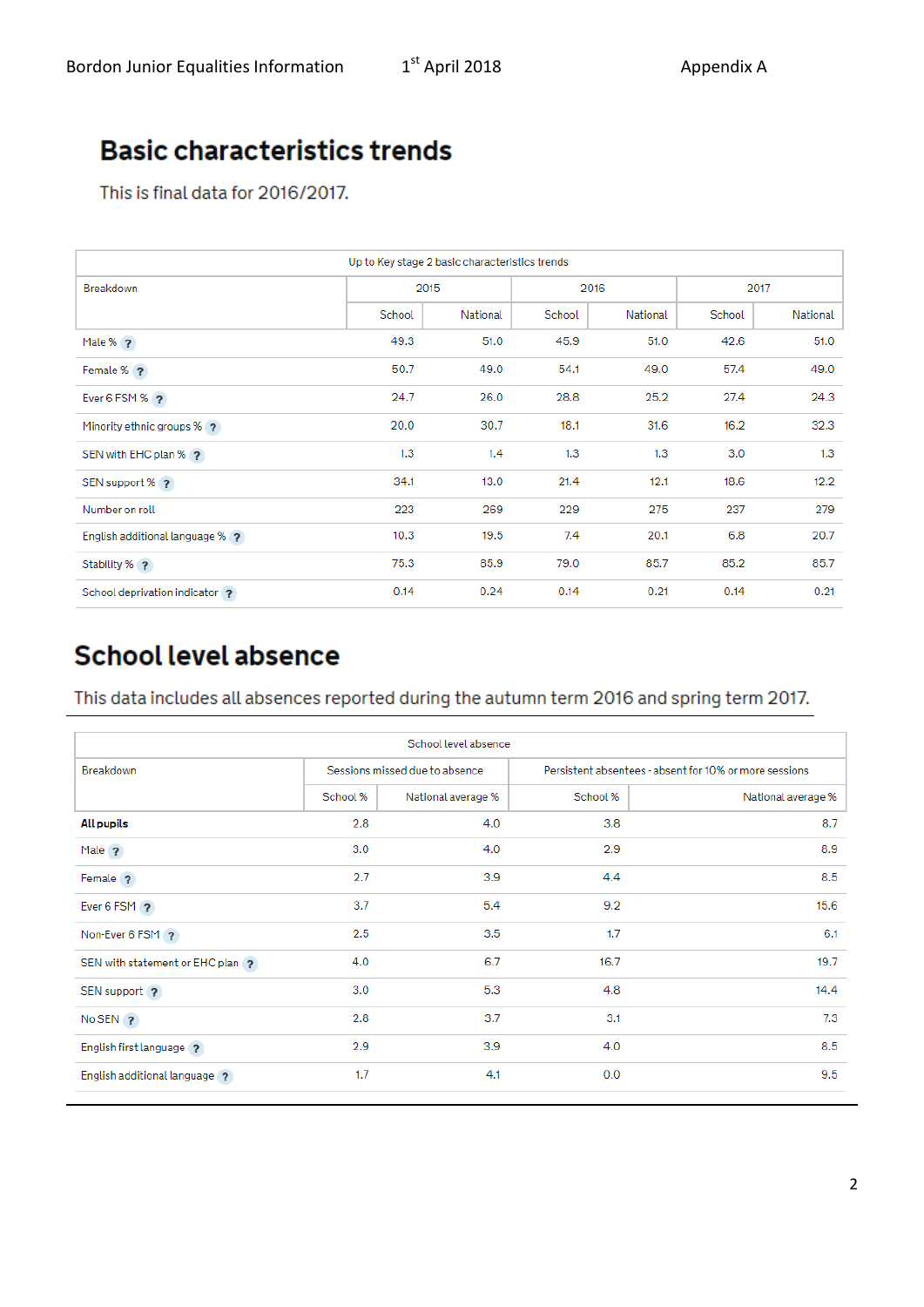## Key stage 2 reading, writing and maths combined attainment by pupil group

This is revised data for 2016/2017.

| Key stage 2 reading, writing and maths by pupil group |                |                  |                                             |                                  |                         |  |  |  |
|-------------------------------------------------------|----------------|------------------|---------------------------------------------|----------------------------------|-------------------------|--|--|--|
| Breakdown                                             | Cohort         |                  | Achieving the expected standard or higher ? | Achieving at a higher standard ? |                         |  |  |  |
|                                                       |                | School %         | National benchmark ?                        | School %                         | National benchmark ?    |  |  |  |
| Male ?                                                | 22             | 64               | 57                                          | 5                                | 7                       |  |  |  |
| Female ?                                              | 27             | 70               | 65                                          | 4                                | 10                      |  |  |  |
| Disadvantaged ?                                       | 12             | 67               | 67                                          | 0                                | 11                      |  |  |  |
| Other <sub>?</sub>                                    | 37             | 68               | 67                                          | 5                                | 11                      |  |  |  |
| Ever 6 FSM ?                                          | 12             | 67               | 67                                          | 0                                | 11                      |  |  |  |
| Children looked after ?                               | 0              | N/A              | 61                                          | N/A                              | 9                       |  |  |  |
| SEN with statement or EHC plan ?                      | 3              | 0                | 61                                          | 0                                | 9                       |  |  |  |
| SEN support ?                                         | 8              | 13               | 61                                          | 0                                | 9                       |  |  |  |
| No SEN <sub>2</sub>                                   | 38             | 84               | 70                                          | 5                                | 10                      |  |  |  |
| On roll in years 5 and 6 ?                            | 48             | 67               | 63                                          | 4                                | 9                       |  |  |  |
| English first language ?                              | 45             | 64               | 61                                          | 2                                | 9                       |  |  |  |
| English additional language ?                         | 4              | 100              | 61                                          | 25                               | 9                       |  |  |  |
| <b>Prior attainment</b>                               |                |                  |                                             |                                  |                         |  |  |  |
| Low overall ?                                         | $\overline{2}$ | $\mathbf 0$      | 7                                           | 0                                | $\mathbf 0$             |  |  |  |
| Middle overall ?                                      | 32             | 56               | 56                                          | 0                                | $\mathbf{1}$            |  |  |  |
| High overall ?                                        | 12             | 100              | 95                                          | 17                               | 26                      |  |  |  |
| Reading low ?                                         | 3              | 0                | 9                                           | 0                                | 0                       |  |  |  |
| Reading middle ?                                      | 30             | 57               | 57                                          | 0                                | $\overline{\mathbf{2}}$ |  |  |  |
| Reading high ?                                        | 13             | 100              | 94                                          | 15                               | 27                      |  |  |  |
| Writing low ?                                         | 4              | $\pmb{0}$        | 12                                          | 0                                | $\pmb{0}$               |  |  |  |
| Writing middle ?                                      | 40             | 70               | 66                                          | 5                                | 5                       |  |  |  |
| Writing high ?                                        | $\overline{2}$ | 100 <sub>1</sub> | 97                                          | 0                                | 39                      |  |  |  |
| Maths low ?                                           | 1              | 0                | 6                                           | 0                                | $\pmb{0}$               |  |  |  |
| Maths middle ?                                        | 35             | 57               | 58                                          | 0                                | 3                       |  |  |  |
| Maths high ?                                          | 10             | 100              | 95                                          | 20                               | 31                      |  |  |  |